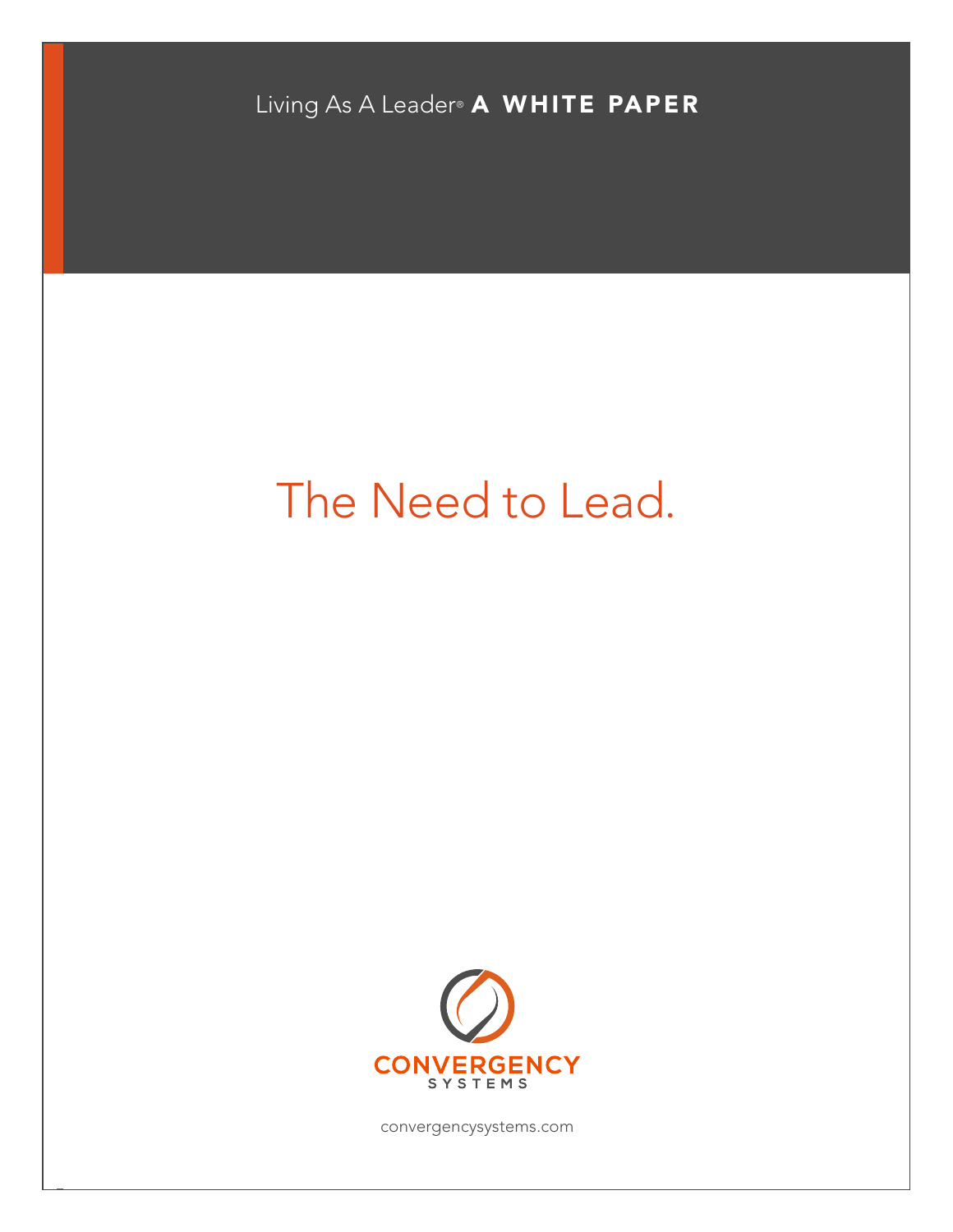In today's economy, we're hearing a lot about employee engagement and worker satisfaction. American businesses are truly coming to realize that—while they often give mere lip service to the notion—their people *are* indeed their most important asset. People do the work of the organization; people drive the business.

Despite all this, American workers at every level report that their workplaces are falling short when it comes to creating a climate and environment that fosters engagement and productivity.

And here's the real kicker: It's the leaders throughout every level of an organization that create the climate for employees—a climate where employees either feel valued or vilified. Yet many leaders don't have the right skills to create the right climate.

# Did you know . . .

- Of America's 100 million full-time workers, only 30% are engaged (Gallup, 2013)
- 69% of American workers would work harder if they were better recognized and appreciated (Globoforce Workforce Mood Tracker™, 2011)
- 65% of U.S. workers say they'd rather have a better boss than better pay (McQuaid Bosses Survey, 2012)

All of this matters, because highly engaged, satisfied and recognized employees care about their work and their company. And when they care, they deliver better results. This is where leaders come in.

Leaders must lead employees, one-to-one, day in and day out. To be effective at inspiring employees and holding them accountable, leaders have to possess a certain skill set grounded in proven principles of *people leadership.* This pertains to leaders at all levels: team leaders, supervisors, managers, senior leaders and executives.

#### Why Does a Leader Need a Certain Skill Set?

When you ask any seasoned executive what a leader is supposed to do, the answer you'll probably hear is, "Get results." Yes, a leader has many responsibilities. Ultimately, however, he or she is judged on results. And to achieve the results desired by an organization, a leader must possess the skills to effectively balance workforce accountability with workforce inspiration.

*Accountability* involves managing employee performance, defining and monitoring expectations, giving feedback and setting goals. *Inspiration* involves listening, providing encouragement, facilitating interaction among employees and involving them in problem solving.

Most leaders are inherently better at doing one or the other; few are able to achieve the right balance without further skill development.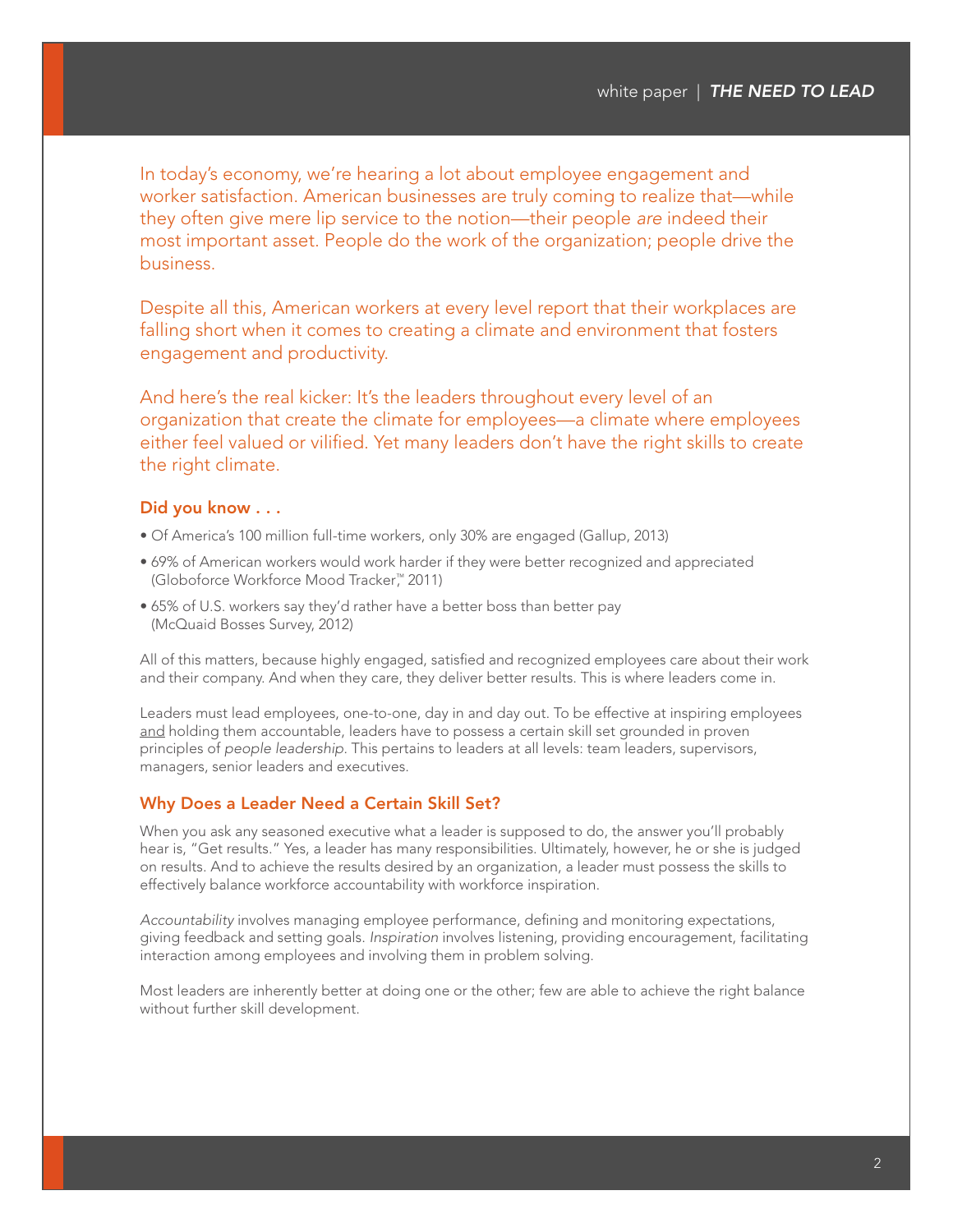**"**In companies where both [senior] leaders and managers are perceived by employees as effective, 72% of employees are highly engaged." *Towers Watson, 2014*

### Evidence in Support of Leadership Effectiveness

Recently, in a conversation with a potential new client, we talked about the *investment* in leadership effectiveness. The CFO interrupted and said, "You mean the cost." No, we mean the *investment.* There exists a clear and direct payoff between leadership effectiveness and employee engagement, productivity, customer service and retention . . . not to mention profits.

A 2013 Gallup study found that the best managed workplace teams outperform the worst managed teams by 10% on customer ratings, 22% in profitability and 21% in productivity. Bersin & Associates found in 2011 that companies that continuously invest in leadership development generate nearly 60% improved business growth and show a 62% improvement in employee retention.

Kenexa Research in 2010 showed that companies in the top 25% of leadership effectiveness realized 5.7 times greater diluted earnings per share and seven times greater total shareholder return over three years than sample companies in the bottom 25%. Gallup estimates that the lost productivity of actively disengaged employees costs the U.S. economy upwards of \$550 billion annually.

Beyond the financial numbers tied to effective leadership, other research further shows that these returns and benefits are grounded in the *human experience* of work and the workplace.

A worldwide study by McKinsey & Company released in January 2015 isolated the four most important behaviors for effective leaders. In fact, these four behaviors "explained 89% of the variance between strong and weak organizations in terms of leadership effectiveness." Two of the behaviors are focused on the business side: *Operate with strong results orientation* and *Solve problems effectively*. And the other two are firmly related to the people side: *Be supportive* and *Seek different perspectives.*

In *Encouraging the Heart: A Leader's Guide to Rewarding and Recognizing Others,* authors Kouzes and Posner found that 98% of employees said "yes" when asked: "When you get encouragement, does it help you perform at a higher level?" A 2011 study by Globoforce supported this when it found that 78% of employees report that being recognized for their efforts and contributions actually motivates them to do an even better job!

> "After a brutal day, walk up to employees and say, 'You were great. I'm so glad about what you did today.' You'll be surprised how far a simple gesture will go."

*Robert Preziosi – President, Management Associates*